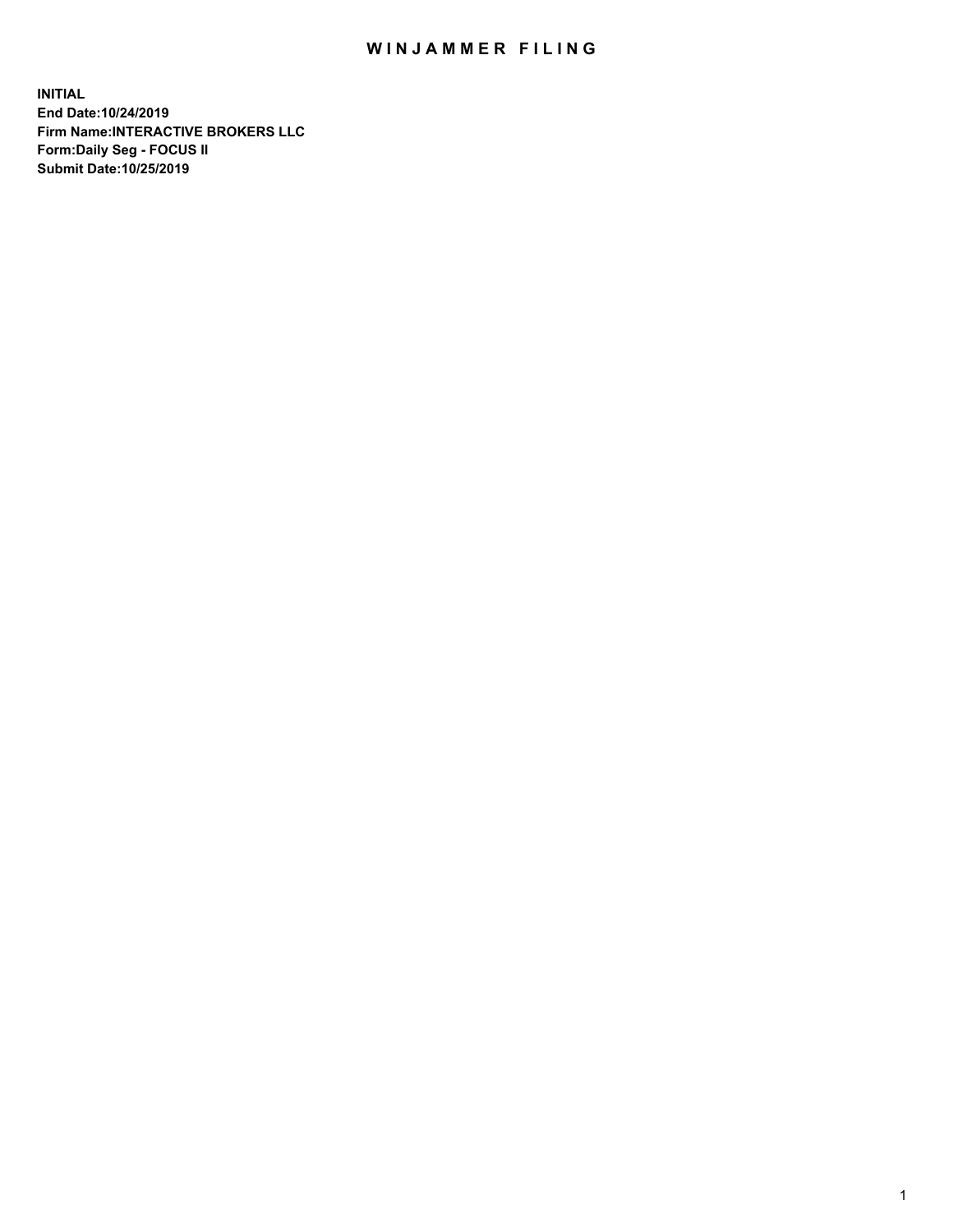**INITIAL End Date:10/24/2019 Firm Name:INTERACTIVE BROKERS LLC Form:Daily Seg - FOCUS II Submit Date:10/25/2019 Daily Segregation - Cover Page**

| Name of Company                                                                                                                                                                                                                                                                                                                | <b>INTERACTIVE BROKERS LLC</b>                                                                  |
|--------------------------------------------------------------------------------------------------------------------------------------------------------------------------------------------------------------------------------------------------------------------------------------------------------------------------------|-------------------------------------------------------------------------------------------------|
| <b>Contact Name</b>                                                                                                                                                                                                                                                                                                            | James Menicucci                                                                                 |
| <b>Contact Phone Number</b>                                                                                                                                                                                                                                                                                                    | 203-618-8085                                                                                    |
| <b>Contact Email Address</b>                                                                                                                                                                                                                                                                                                   | jmenicucci@interactivebrokers.c<br>om                                                           |
| FCM's Customer Segregated Funds Residual Interest Target (choose one):<br>a. Minimum dollar amount: ; or<br>b. Minimum percentage of customer segregated funds required:% ; or<br>c. Dollar amount range between: and; or<br>d. Percentage range of customer segregated funds required between:% and%.                         | $\overline{\mathbf{0}}$<br>$\overline{\mathbf{0}}$<br>155,000,000 245,000,000<br>0 <sub>0</sub> |
| FCM's Customer Secured Amount Funds Residual Interest Target (choose one):<br>a. Minimum dollar amount: ; or<br>b. Minimum percentage of customer secured funds required:%; or<br>c. Dollar amount range between: and; or<br>d. Percentage range of customer secured funds required between:% and%.                            | $\overline{\mathbf{0}}$<br>$\overline{\mathbf{0}}$<br>80,000,000 120,000,000<br>0 <sub>0</sub>  |
| FCM's Cleared Swaps Customer Collateral Residual Interest Target (choose one):<br>a. Minimum dollar amount: ; or<br>b. Minimum percentage of cleared swaps customer collateral required:% ; or<br>c. Dollar amount range between: and; or<br>d. Percentage range of cleared swaps customer collateral required between:% and%. | $\overline{\mathbf{0}}$<br>$\underline{\mathbf{0}}$<br>0 <sub>0</sub><br>0 <sub>0</sub>         |

Attach supporting documents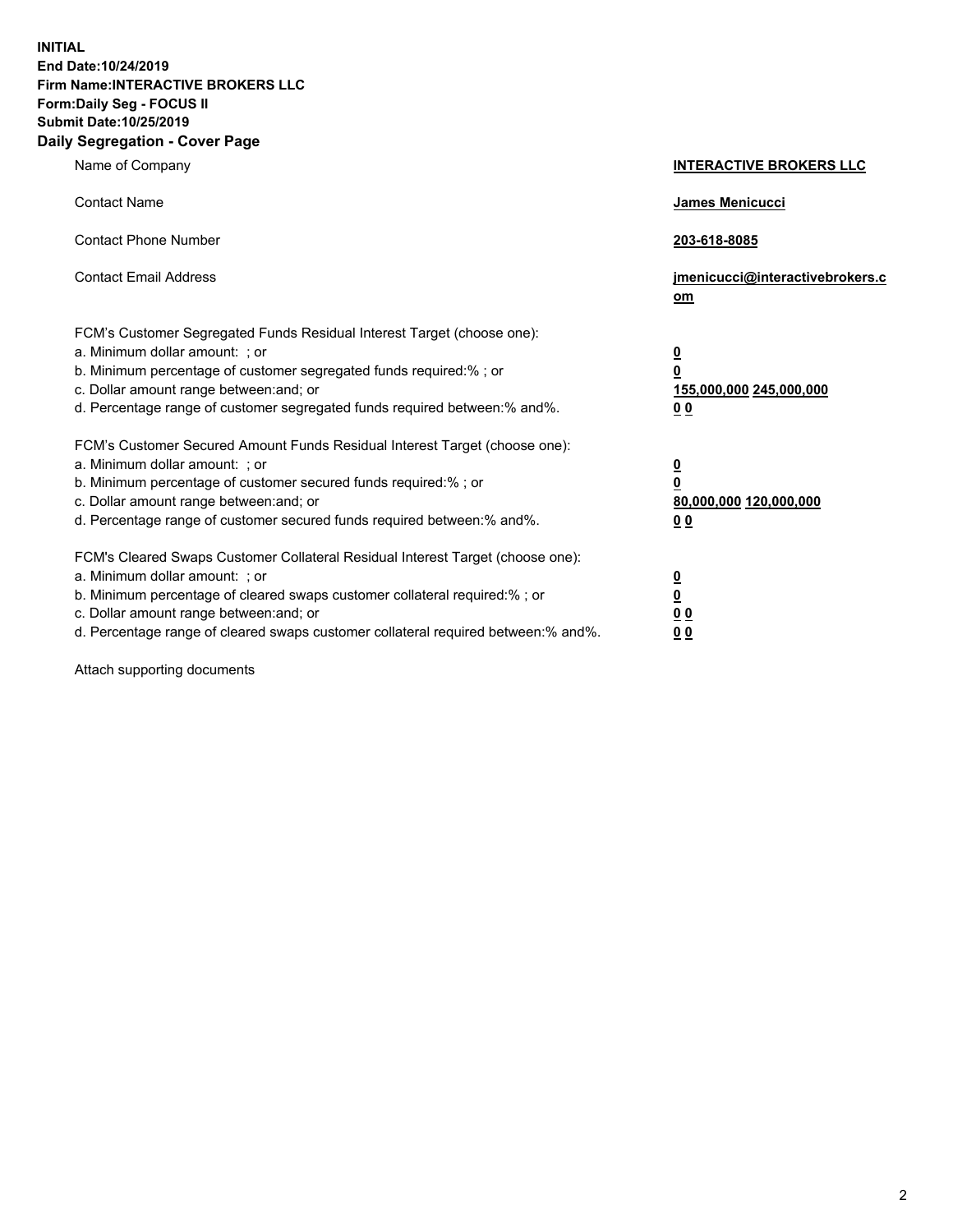## **INITIAL End Date:10/24/2019 Firm Name:INTERACTIVE BROKERS LLC Form:Daily Seg - FOCUS II Submit Date:10/25/2019 Daily Segregation - Secured Amounts**

| Daily Segregation - Secured Aniounts                                                      |                                                                                                                                                                                                                                                                                                                                                                                                                                                                                                                                                                                                                                                                                                                                                                                                                                                                                                                                                                                                                                                                                                                                                                                                                                                                                                                                                                                                                                                                                                                                                                                                                                                    |
|-------------------------------------------------------------------------------------------|----------------------------------------------------------------------------------------------------------------------------------------------------------------------------------------------------------------------------------------------------------------------------------------------------------------------------------------------------------------------------------------------------------------------------------------------------------------------------------------------------------------------------------------------------------------------------------------------------------------------------------------------------------------------------------------------------------------------------------------------------------------------------------------------------------------------------------------------------------------------------------------------------------------------------------------------------------------------------------------------------------------------------------------------------------------------------------------------------------------------------------------------------------------------------------------------------------------------------------------------------------------------------------------------------------------------------------------------------------------------------------------------------------------------------------------------------------------------------------------------------------------------------------------------------------------------------------------------------------------------------------------------------|
| Foreign Futures and Foreign Options Secured Amounts                                       |                                                                                                                                                                                                                                                                                                                                                                                                                                                                                                                                                                                                                                                                                                                                                                                                                                                                                                                                                                                                                                                                                                                                                                                                                                                                                                                                                                                                                                                                                                                                                                                                                                                    |
| Amount required to be set aside pursuant to law, rule or regulation of a foreign          | $0$ [7305]                                                                                                                                                                                                                                                                                                                                                                                                                                                                                                                                                                                                                                                                                                                                                                                                                                                                                                                                                                                                                                                                                                                                                                                                                                                                                                                                                                                                                                                                                                                                                                                                                                         |
| government or a rule of a self-regulatory organization authorized thereunder              |                                                                                                                                                                                                                                                                                                                                                                                                                                                                                                                                                                                                                                                                                                                                                                                                                                                                                                                                                                                                                                                                                                                                                                                                                                                                                                                                                                                                                                                                                                                                                                                                                                                    |
| Net ledger balance - Foreign Futures and Foreign Option Trading - All Customers           |                                                                                                                                                                                                                                                                                                                                                                                                                                                                                                                                                                                                                                                                                                                                                                                                                                                                                                                                                                                                                                                                                                                                                                                                                                                                                                                                                                                                                                                                                                                                                                                                                                                    |
| A. Cash                                                                                   | 493,799,043 [7315]                                                                                                                                                                                                                                                                                                                                                                                                                                                                                                                                                                                                                                                                                                                                                                                                                                                                                                                                                                                                                                                                                                                                                                                                                                                                                                                                                                                                                                                                                                                                                                                                                                 |
| B. Securities (at market)                                                                 | $0$ [7317]                                                                                                                                                                                                                                                                                                                                                                                                                                                                                                                                                                                                                                                                                                                                                                                                                                                                                                                                                                                                                                                                                                                                                                                                                                                                                                                                                                                                                                                                                                                                                                                                                                         |
| Net unrealized profit (loss) in open futures contracts traded on a foreign board of trade | 8,343,469 [7325]                                                                                                                                                                                                                                                                                                                                                                                                                                                                                                                                                                                                                                                                                                                                                                                                                                                                                                                                                                                                                                                                                                                                                                                                                                                                                                                                                                                                                                                                                                                                                                                                                                   |
| Exchange traded options                                                                   |                                                                                                                                                                                                                                                                                                                                                                                                                                                                                                                                                                                                                                                                                                                                                                                                                                                                                                                                                                                                                                                                                                                                                                                                                                                                                                                                                                                                                                                                                                                                                                                                                                                    |
|                                                                                           | 52,099 [7335]                                                                                                                                                                                                                                                                                                                                                                                                                                                                                                                                                                                                                                                                                                                                                                                                                                                                                                                                                                                                                                                                                                                                                                                                                                                                                                                                                                                                                                                                                                                                                                                                                                      |
|                                                                                           | $-30,129$ [7337]                                                                                                                                                                                                                                                                                                                                                                                                                                                                                                                                                                                                                                                                                                                                                                                                                                                                                                                                                                                                                                                                                                                                                                                                                                                                                                                                                                                                                                                                                                                                                                                                                                   |
|                                                                                           | 502,164,482 [7345]                                                                                                                                                                                                                                                                                                                                                                                                                                                                                                                                                                                                                                                                                                                                                                                                                                                                                                                                                                                                                                                                                                                                                                                                                                                                                                                                                                                                                                                                                                                                                                                                                                 |
|                                                                                           | 2,667 [7351]                                                                                                                                                                                                                                                                                                                                                                                                                                                                                                                                                                                                                                                                                                                                                                                                                                                                                                                                                                                                                                                                                                                                                                                                                                                                                                                                                                                                                                                                                                                                                                                                                                       |
|                                                                                           | 0 [7352] 2,667 [7354]                                                                                                                                                                                                                                                                                                                                                                                                                                                                                                                                                                                                                                                                                                                                                                                                                                                                                                                                                                                                                                                                                                                                                                                                                                                                                                                                                                                                                                                                                                                                                                                                                              |
|                                                                                           | 502,167,149 [7355]                                                                                                                                                                                                                                                                                                                                                                                                                                                                                                                                                                                                                                                                                                                                                                                                                                                                                                                                                                                                                                                                                                                                                                                                                                                                                                                                                                                                                                                                                                                                                                                                                                 |
|                                                                                           |                                                                                                                                                                                                                                                                                                                                                                                                                                                                                                                                                                                                                                                                                                                                                                                                                                                                                                                                                                                                                                                                                                                                                                                                                                                                                                                                                                                                                                                                                                                                                                                                                                                    |
| 6.                                                                                        | 502,167,149 [7360]                                                                                                                                                                                                                                                                                                                                                                                                                                                                                                                                                                                                                                                                                                                                                                                                                                                                                                                                                                                                                                                                                                                                                                                                                                                                                                                                                                                                                                                                                                                                                                                                                                 |
| FUNDS DEPOSITED IN SEPARATE REGULATION 30.7 ACCOUNTS                                      |                                                                                                                                                                                                                                                                                                                                                                                                                                                                                                                                                                                                                                                                                                                                                                                                                                                                                                                                                                                                                                                                                                                                                                                                                                                                                                                                                                                                                                                                                                                                                                                                                                                    |
| Cash in banks                                                                             |                                                                                                                                                                                                                                                                                                                                                                                                                                                                                                                                                                                                                                                                                                                                                                                                                                                                                                                                                                                                                                                                                                                                                                                                                                                                                                                                                                                                                                                                                                                                                                                                                                                    |
| A. Banks located in the United States                                                     | 46,587,962 [7500]                                                                                                                                                                                                                                                                                                                                                                                                                                                                                                                                                                                                                                                                                                                                                                                                                                                                                                                                                                                                                                                                                                                                                                                                                                                                                                                                                                                                                                                                                                                                                                                                                                  |
| B. Other banks qualified under Regulation 30.7                                            | 0 [7520] 46,587,962 [7530]                                                                                                                                                                                                                                                                                                                                                                                                                                                                                                                                                                                                                                                                                                                                                                                                                                                                                                                                                                                                                                                                                                                                                                                                                                                                                                                                                                                                                                                                                                                                                                                                                         |
| Securities                                                                                |                                                                                                                                                                                                                                                                                                                                                                                                                                                                                                                                                                                                                                                                                                                                                                                                                                                                                                                                                                                                                                                                                                                                                                                                                                                                                                                                                                                                                                                                                                                                                                                                                                                    |
| A. In safekeeping with banks located in the United States                                 | 492,473,438 [7540]                                                                                                                                                                                                                                                                                                                                                                                                                                                                                                                                                                                                                                                                                                                                                                                                                                                                                                                                                                                                                                                                                                                                                                                                                                                                                                                                                                                                                                                                                                                                                                                                                                 |
|                                                                                           | 0 [7560] 492,473,438 [7570]                                                                                                                                                                                                                                                                                                                                                                                                                                                                                                                                                                                                                                                                                                                                                                                                                                                                                                                                                                                                                                                                                                                                                                                                                                                                                                                                                                                                                                                                                                                                                                                                                        |
| Equities with registered futures commission merchants                                     |                                                                                                                                                                                                                                                                                                                                                                                                                                                                                                                                                                                                                                                                                                                                                                                                                                                                                                                                                                                                                                                                                                                                                                                                                                                                                                                                                                                                                                                                                                                                                                                                                                                    |
| A. Cash                                                                                   | $0$ [7580]                                                                                                                                                                                                                                                                                                                                                                                                                                                                                                                                                                                                                                                                                                                                                                                                                                                                                                                                                                                                                                                                                                                                                                                                                                                                                                                                                                                                                                                                                                                                                                                                                                         |
| <b>B.</b> Securities                                                                      | $0$ [7590]                                                                                                                                                                                                                                                                                                                                                                                                                                                                                                                                                                                                                                                                                                                                                                                                                                                                                                                                                                                                                                                                                                                                                                                                                                                                                                                                                                                                                                                                                                                                                                                                                                         |
| C. Unrealized gain (loss) on open futures contracts                                       | $0$ [7600]                                                                                                                                                                                                                                                                                                                                                                                                                                                                                                                                                                                                                                                                                                                                                                                                                                                                                                                                                                                                                                                                                                                                                                                                                                                                                                                                                                                                                                                                                                                                                                                                                                         |
|                                                                                           | $0$ [7610]                                                                                                                                                                                                                                                                                                                                                                                                                                                                                                                                                                                                                                                                                                                                                                                                                                                                                                                                                                                                                                                                                                                                                                                                                                                                                                                                                                                                                                                                                                                                                                                                                                         |
|                                                                                           | 0 [7615] 0 [7620]                                                                                                                                                                                                                                                                                                                                                                                                                                                                                                                                                                                                                                                                                                                                                                                                                                                                                                                                                                                                                                                                                                                                                                                                                                                                                                                                                                                                                                                                                                                                                                                                                                  |
|                                                                                           |                                                                                                                                                                                                                                                                                                                                                                                                                                                                                                                                                                                                                                                                                                                                                                                                                                                                                                                                                                                                                                                                                                                                                                                                                                                                                                                                                                                                                                                                                                                                                                                                                                                    |
|                                                                                           | $0$ [7640]                                                                                                                                                                                                                                                                                                                                                                                                                                                                                                                                                                                                                                                                                                                                                                                                                                                                                                                                                                                                                                                                                                                                                                                                                                                                                                                                                                                                                                                                                                                                                                                                                                         |
|                                                                                           | $0$ [7650]                                                                                                                                                                                                                                                                                                                                                                                                                                                                                                                                                                                                                                                                                                                                                                                                                                                                                                                                                                                                                                                                                                                                                                                                                                                                                                                                                                                                                                                                                                                                                                                                                                         |
|                                                                                           | $0$ [7660]                                                                                                                                                                                                                                                                                                                                                                                                                                                                                                                                                                                                                                                                                                                                                                                                                                                                                                                                                                                                                                                                                                                                                                                                                                                                                                                                                                                                                                                                                                                                                                                                                                         |
|                                                                                           | $0$ [7670]                                                                                                                                                                                                                                                                                                                                                                                                                                                                                                                                                                                                                                                                                                                                                                                                                                                                                                                                                                                                                                                                                                                                                                                                                                                                                                                                                                                                                                                                                                                                                                                                                                         |
|                                                                                           | 0 [7675] 0 [7680]                                                                                                                                                                                                                                                                                                                                                                                                                                                                                                                                                                                                                                                                                                                                                                                                                                                                                                                                                                                                                                                                                                                                                                                                                                                                                                                                                                                                                                                                                                                                                                                                                                  |
|                                                                                           |                                                                                                                                                                                                                                                                                                                                                                                                                                                                                                                                                                                                                                                                                                                                                                                                                                                                                                                                                                                                                                                                                                                                                                                                                                                                                                                                                                                                                                                                                                                                                                                                                                                    |
|                                                                                           | 91,514,167 [7700]                                                                                                                                                                                                                                                                                                                                                                                                                                                                                                                                                                                                                                                                                                                                                                                                                                                                                                                                                                                                                                                                                                                                                                                                                                                                                                                                                                                                                                                                                                                                                                                                                                  |
|                                                                                           | $0$ [7710]                                                                                                                                                                                                                                                                                                                                                                                                                                                                                                                                                                                                                                                                                                                                                                                                                                                                                                                                                                                                                                                                                                                                                                                                                                                                                                                                                                                                                                                                                                                                                                                                                                         |
|                                                                                           | $-3,041,645$ [7720]                                                                                                                                                                                                                                                                                                                                                                                                                                                                                                                                                                                                                                                                                                                                                                                                                                                                                                                                                                                                                                                                                                                                                                                                                                                                                                                                                                                                                                                                                                                                                                                                                                |
|                                                                                           | 52,099 [7730]                                                                                                                                                                                                                                                                                                                                                                                                                                                                                                                                                                                                                                                                                                                                                                                                                                                                                                                                                                                                                                                                                                                                                                                                                                                                                                                                                                                                                                                                                                                                                                                                                                      |
|                                                                                           | -30,129 [7735] 88,494,492 [7740]                                                                                                                                                                                                                                                                                                                                                                                                                                                                                                                                                                                                                                                                                                                                                                                                                                                                                                                                                                                                                                                                                                                                                                                                                                                                                                                                                                                                                                                                                                                                                                                                                   |
|                                                                                           | $0$ [7760]                                                                                                                                                                                                                                                                                                                                                                                                                                                                                                                                                                                                                                                                                                                                                                                                                                                                                                                                                                                                                                                                                                                                                                                                                                                                                                                                                                                                                                                                                                                                                                                                                                         |
|                                                                                           | $0$ [7765]                                                                                                                                                                                                                                                                                                                                                                                                                                                                                                                                                                                                                                                                                                                                                                                                                                                                                                                                                                                                                                                                                                                                                                                                                                                                                                                                                                                                                                                                                                                                                                                                                                         |
|                                                                                           | 627,555,892 [7770]                                                                                                                                                                                                                                                                                                                                                                                                                                                                                                                                                                                                                                                                                                                                                                                                                                                                                                                                                                                                                                                                                                                                                                                                                                                                                                                                                                                                                                                                                                                                                                                                                                 |
|                                                                                           | 125,388,743 [7380]                                                                                                                                                                                                                                                                                                                                                                                                                                                                                                                                                                                                                                                                                                                                                                                                                                                                                                                                                                                                                                                                                                                                                                                                                                                                                                                                                                                                                                                                                                                                                                                                                                 |
|                                                                                           |                                                                                                                                                                                                                                                                                                                                                                                                                                                                                                                                                                                                                                                                                                                                                                                                                                                                                                                                                                                                                                                                                                                                                                                                                                                                                                                                                                                                                                                                                                                                                                                                                                                    |
|                                                                                           | 80,000,000 [7780]                                                                                                                                                                                                                                                                                                                                                                                                                                                                                                                                                                                                                                                                                                                                                                                                                                                                                                                                                                                                                                                                                                                                                                                                                                                                                                                                                                                                                                                                                                                                                                                                                                  |
|                                                                                           | 45,388,743 [7785]                                                                                                                                                                                                                                                                                                                                                                                                                                                                                                                                                                                                                                                                                                                                                                                                                                                                                                                                                                                                                                                                                                                                                                                                                                                                                                                                                                                                                                                                                                                                                                                                                                  |
|                                                                                           | a. Market value of open option contracts purchased on a foreign board of trade<br>b. Market value of open contracts granted (sold) on a foreign board of trade<br>Net equity (deficit) (add lines 1.2. and 3.)<br>Account liquidating to a deficit and account with a debit balances - gross amount<br>Less: amount offset by customer owned securities<br>Amount required to be set aside as the secured amount - Net Liquidating Equity<br>Method (add lines 4 and 5)<br>Greater of amount required to be set aside pursuant to foreign jurisdiction (above) or line<br>B. In safekeeping with other banks qualified under Regulation 30.7<br>D. Value of long option contracts<br>E. Value of short option contracts<br>Amounts held by clearing organizations of foreign boards of trade<br>A. Cash<br><b>B.</b> Securities<br>C. Amount due to (from) clearing organization - daily variation<br>D. Value of long option contracts<br>E. Value of short option contracts<br>Amounts held by members of foreign boards of trade<br>A. Cash<br><b>B.</b> Securities<br>C. Unrealized gain (loss) on open futures contracts<br>D. Value of long option contracts<br>E. Value of short option contracts<br>Amounts with other depositories designated by a foreign board of trade<br>Segregated funds on hand<br>Total funds in separate section 30.7 accounts<br>Excess (deficiency) Set Aside for Secured Amount (subtract line 7 Secured Statement<br>Page 1 from Line 8)<br>Management Target Amount for Excess funds in separate section 30.7 accounts<br>Excess (deficiency) funds in separate 30.7 accounts over (under) Management Target |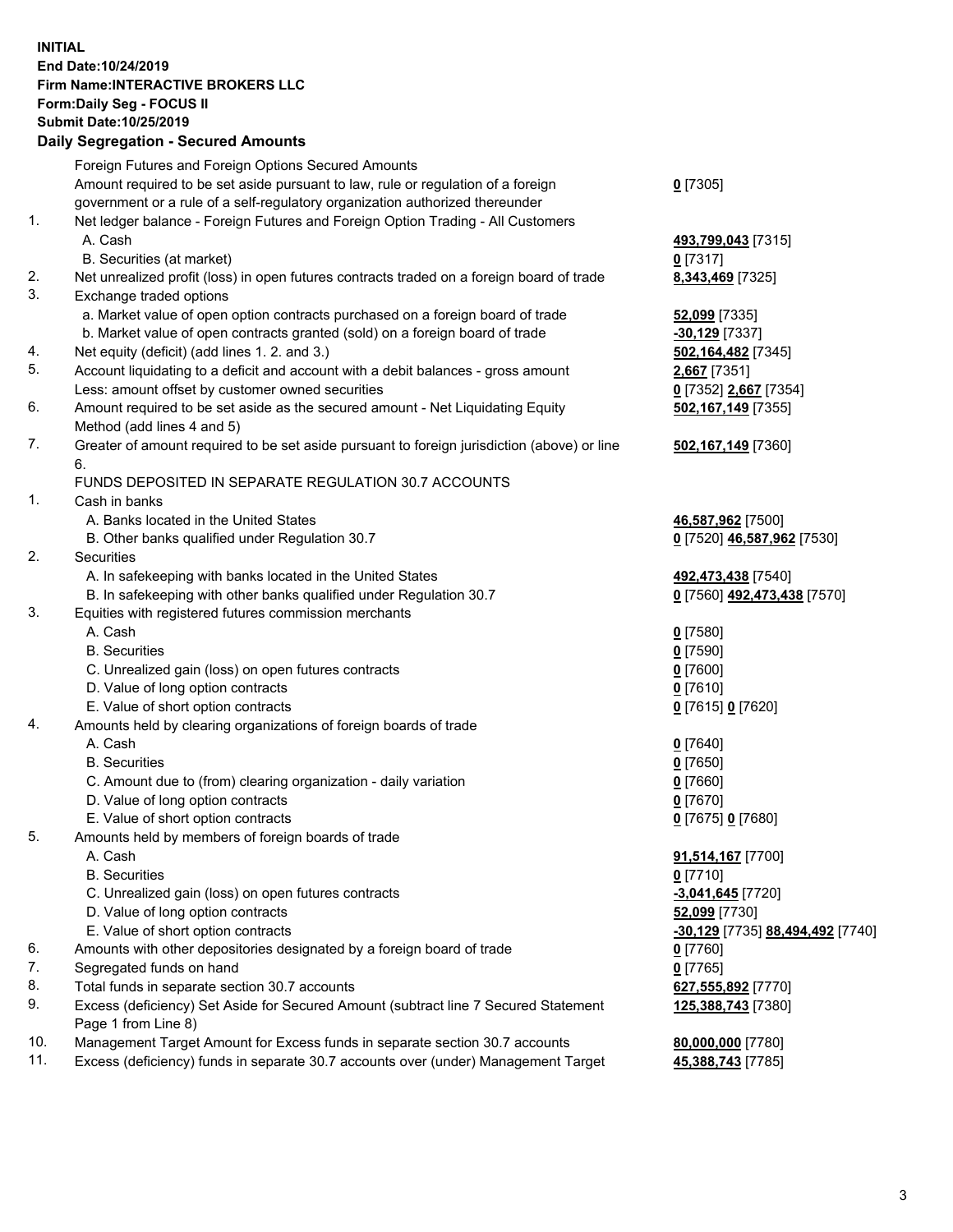**INITIAL End Date:10/24/2019 Firm Name:INTERACTIVE BROKERS LLC Form:Daily Seg - FOCUS II Submit Date:10/25/2019 Daily Segregation - Segregation Statement** SEGREGATION REQUIREMENTS(Section 4d(2) of the CEAct) 1. Net ledger balance A. Cash **4,093,643,529** [7010] B. Securities (at market) **0** [7020] 2. Net unrealized profit (loss) in open futures contracts traded on a contract market **-19,927,114** [7030] 3. Exchange traded options A. Add market value of open option contracts purchased on a contract market **179,460,756** [7032] B. Deduct market value of open option contracts granted (sold) on a contract market **-175,048,585** [7033] 4. Net equity (deficit) (add lines 1, 2 and 3) **4,078,128,586** [7040] 5. Accounts liquidating to a deficit and accounts with debit balances - gross amount **979,084** [7045] Less: amount offset by customer securities **0** [7047] **979,084** [7050] 6. Amount required to be segregated (add lines 4 and 5) **4,079,107,670** [7060] FUNDS IN SEGREGATED ACCOUNTS 7. Deposited in segregated funds bank accounts A. Cash **965,787,758** [7070] B. Securities representing investments of customers' funds (at market) **2,027,648,440** [7080] C. Securities held for particular customers or option customers in lieu of cash (at market) **0** [7090] 8. Margins on deposit with derivatives clearing organizations of contract markets A. Cash **2,693,782** [7100] B. Securities representing investments of customers' funds (at market) **1,270,940,591** [7110] C. Securities held for particular customers or option customers in lieu of cash (at market) **0** [7120] 9. Net settlement from (to) derivatives clearing organizations of contract markets **10,751,937** [7130] 10. Exchange traded options A. Value of open long option contracts **181,211,810** [7132] B. Value of open short option contracts **-176,840,054** [7133] 11. Net equities with other FCMs A. Net liquidating equity **0** [7140] B. Securities representing investments of customers' funds (at market) **0** [7160] C. Securities held for particular customers or option customers in lieu of cash (at market) **0** [7170] 12. Segregated funds on hand **0** [7150] 13. Total amount in segregation (add lines 7 through 12) **4,282,194,264** [7180] 14. Excess (deficiency) funds in segregation (subtract line 6 from line 13) **203,086,594** [7190] 15. Management Target Amount for Excess funds in segregation **155,000,000** [7194] **48,086,594** [7198]

16. Excess (deficiency) funds in segregation over (under) Management Target Amount Excess